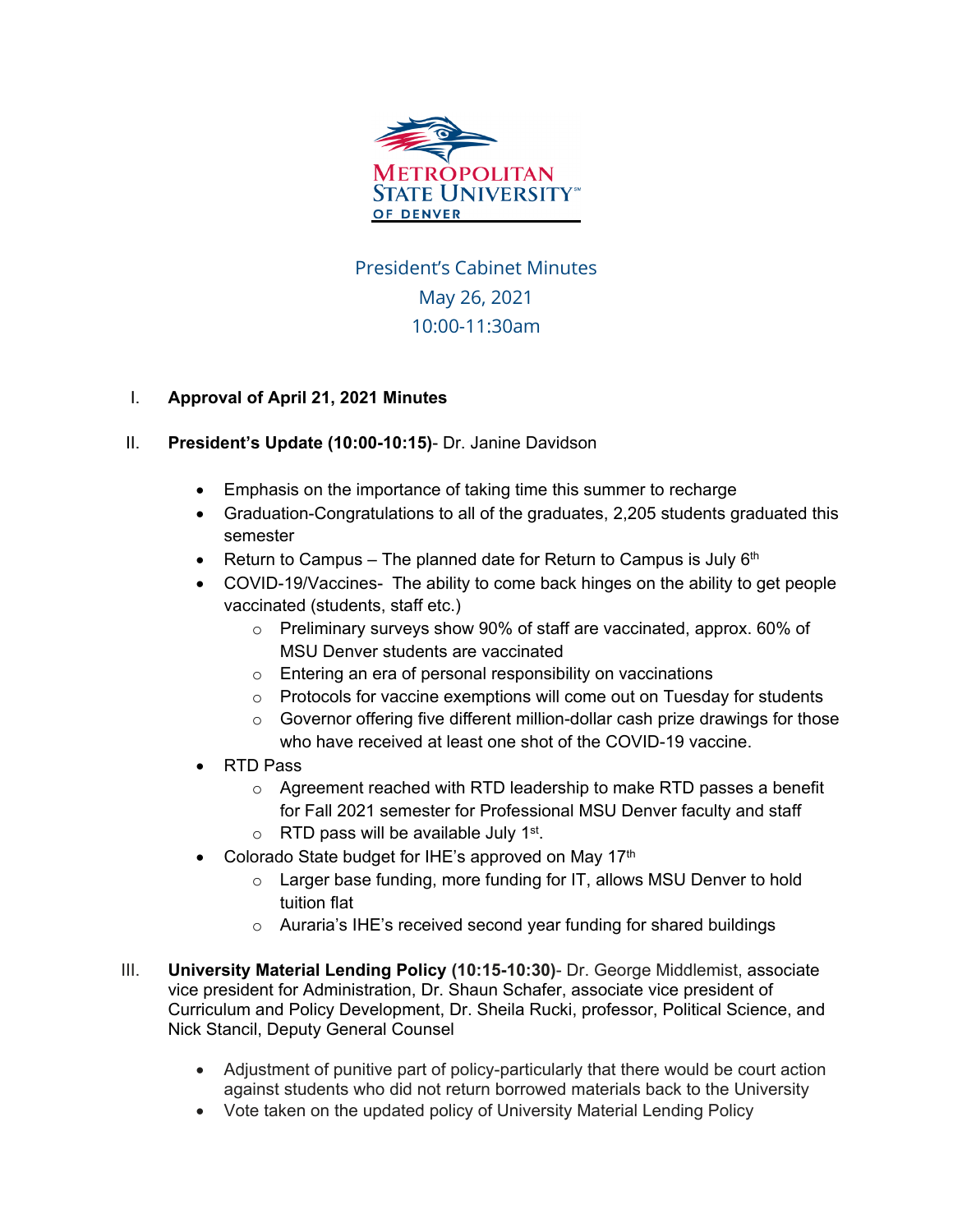• No opposition to the policy among the cabinet

## IV. **President's Advisory Council Update (10:30-10:45)**

Built Environment and Infrastructure, Amy Kern, professor, Industrial Design, and Dr. Jeno Balogh, professor, Environmental Engineering

- Safety is the greatest barrier for those wanting to spend more time on campus, particularly at night
- Concept of CPTED (Crime Prevention through Environmental Design) emerged as a solution to some of the safety issues
- Data and Research:
	- $\circ$  The more activity we have on campus, the more safety prevails
	- o Higher education pipeline-CPTED principles: Clear sightlines (greater visibility), glazing (observational control), obvious access and egress, wayfinding (know where you're going), territorial reinforcement, landscaping and signage at the thresholds.
- Lighted Corridor pipeline envisioned to promote safety, environmental sustainability and to function as a place to inspire.
- Ideas to revamp the Tivoli Quad area for events and recreation under consideration
- Weekly events with Westword and Events Apps.
- Consideration of extended shuttle service to bring more people to campus from different areas of Denver
- Request for feedback from the Auraria Campus

## V. **Round Robin (10:45-11:30)**

- Edward Brown, Chief of Staff- NSTR
- Michael Benitez, vice president, Diversity and Inclusion- DEIC Diversity Strategic Plan update
	- Diversity Equity and Inclusion Council working on two projects:
		- 1. The Diversity Strategic Plan
		- 2. Campus Climate survey.
	- Desire to reach out to staff that may not have been able to respond with feedback due to work from home and other issues
	- First draft of Diversity Strategic Plan is almost complete.
- Andrew Bonham, chair, Department of Chemistry and Biochemistry- NSTR
- Eric Mason, interim vice president of Strategy and External Affairs (Whei Wong-Howerton, associate vice president of Marketing and Brand)- Update on WordPress content management system, TEDx
	- Training pilot partners on development of new MSU Denver website.
	- Students to provide feedback on their sentiments regarding the current MSU Denver website.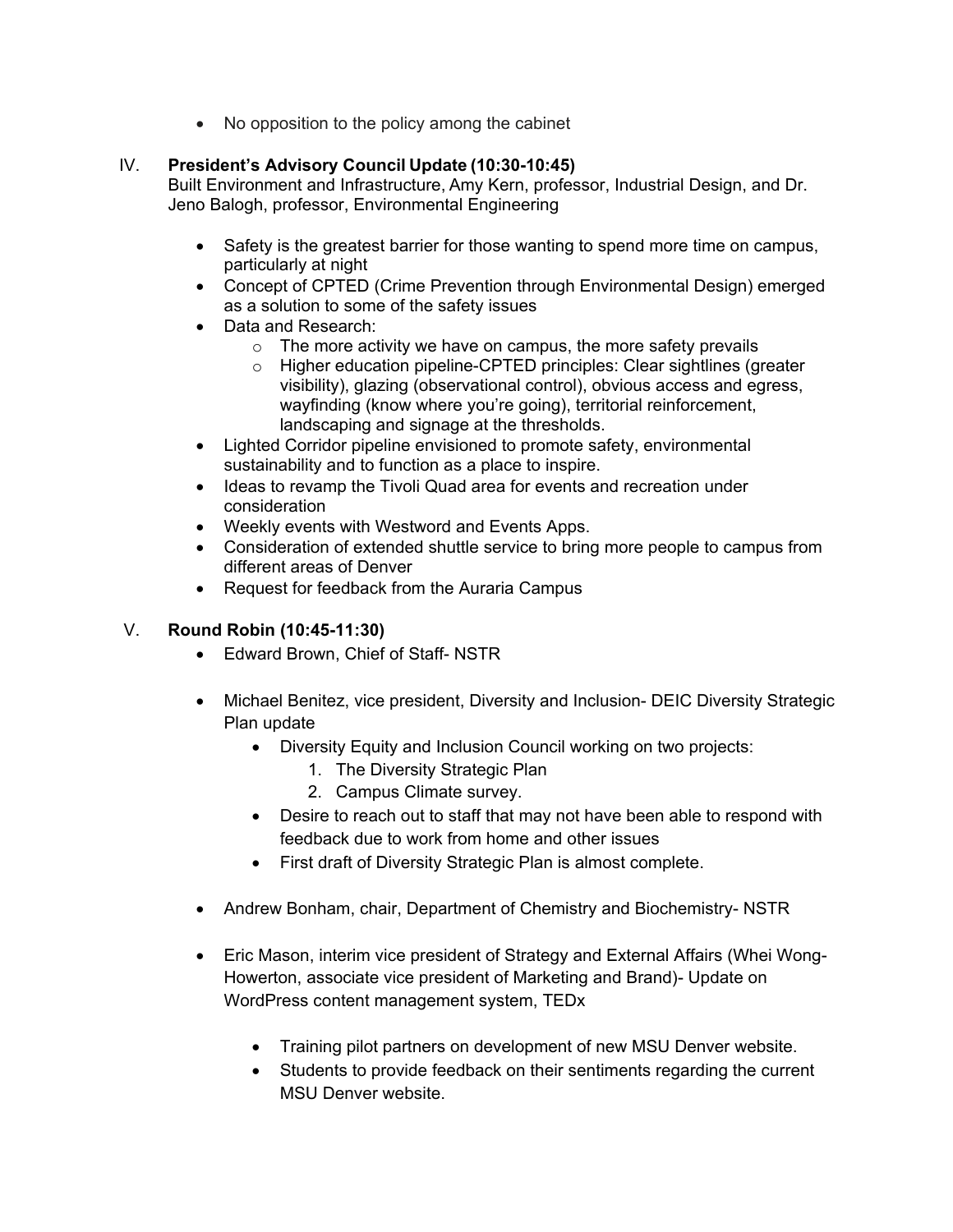- Tedx returns in September, deadline to be extended for submissions.
- David Fine, General Counsel- NSTR
- Christine Marquez-Hudson, (Katie in for Christine) vice president and executive director, University Advancement and MSU Denver Foundation- Fundraising and campaign update
	- Currently at \$5.3-5.5 million fundraising goal with a month left to go
	- Hoping to hit \$6-6.2 million at the end of the period
	- To work on campaign stories and branding over the summer
	- Plan to pick handful of students to follow over student carrier
- Liz Hinde, dean, School of Education- NSTR
- Braeden Weart, president, Student Government Assembly- NSTR
- Katia Campbell, president, Faculty Senate- BIPOC Safer Spaces resolution
	- BIPOC SPR passed the Faculty Senate by a vote of 57-47
	- Faculty Senate supports spirit of resolution and supports the need to address systemic racism across campus
	- Most points of contention over relationships with campus partners ---- Faculty don't want to cut ties, instead push for dialogue/discussion
	- Executive of each Committee will look for ways to address different aspects of the resolution to different groups that are impacted
	- Staff Senate working on their own response to the SPR re. items they can take action on, items the student community can take action on
- Alfred Tatum, provost and executive vice president of Academic Affairs- NSTR
	- Office of the Provost rethinking Graduate Studies on campus. Meeting with Graduate directors.
	- Appointment of new AVP by July 1<sup>st</sup>.
	- New Dean of CLAS, Dean John Masserini will be here July 1<sup>st</sup>
	- Rethinking of Campus Compensation structure, more to come soon
- Larry Sampler, vice president for Administration and Finance, chief operating officer- Admin Branch updates
- Rebecca Reid, president, Staff Senate- Alternative Work Arrangements Policy, elections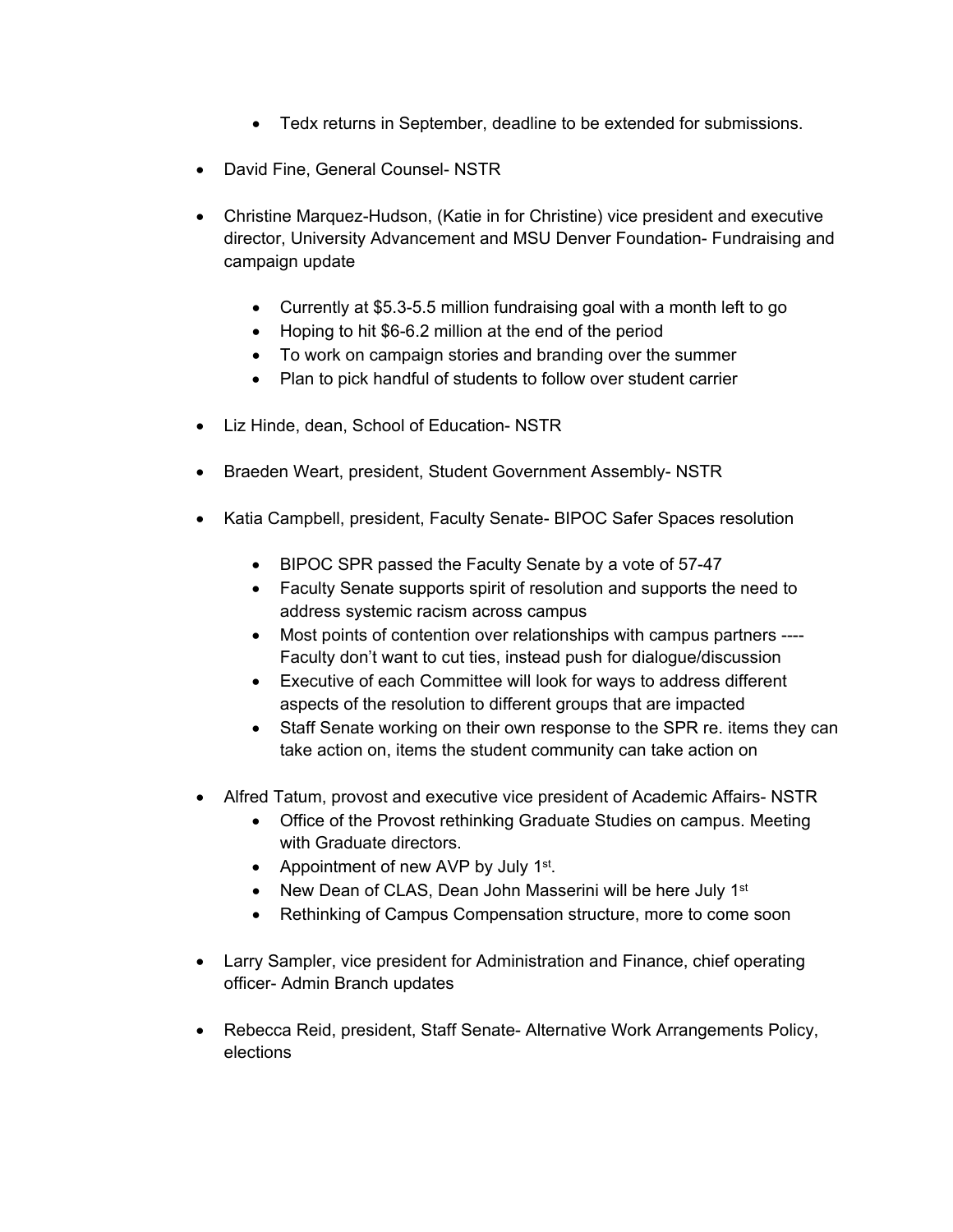- Candidates for Staff Senate have until May 31<sup>st</sup> to accept/decline nominations
- Voting will be take place June  $7<sup>th</sup>$  June 21st
- Announcement of new Senate members will take place June 29<sup>th</sup>.
- July 1st new Senate will convene. Will have an onboarding process begin.
- Alternative work arrangements policy approved by Staff Senate.
- Next step for AWA policy is to go to university Policy Advisory Council. (UPAC)
- Will Simpkins, vice president of Student Affairs- Enrollment updates, Met Media
	- Summer undergraduate FTE enrollment is 13.9% down
	- Summer graduate enrollment is up 11%
	- Fall enrollment undergraduate enrollment is down 14% percent
	- Fall Graduate enrollment is up 14%
	- Overtime approved for transfer evaluators.
	- New enrollment calendar developed
	- Students voted to abolish student government, replaced with student advocacy coalition
	- Changes in student media, MET media moving under the umbrella of the Center of Multicultural Engagement and Inclusion.
	- Adjunct professor of journalism Alfonzo Porter stepping in as interim lead for MET media.
- Todd Thurman, director of Athletics- Athletics update
	- Less than a half percent positive COVID-19 test rate for MSU Denver athletes this year.
	- MSU Denver hosting NCAA Softball championships
	- Camps starting this Summer for athletics.
	- A lot of community organization involvement by MSU Denver athletes this year
- Stacy Dvergsdal, associate vice president of Human Resources- Sr. Human Resources Partner positions, Roadrunners Who Soar and Distinguished Service Awards, administrative employee evaluation, staff alternative work arrangements update.
	- HR partner positions have been posted
	- Roadrunners who soar and distinguished service awards nominations are open.
	- Administrative employee evaluations are available. They are due to HR by June  $30<sup>th</sup>$ .
	- LND team is facilitating sessions to set the relationship foundation for evaluation conversations.